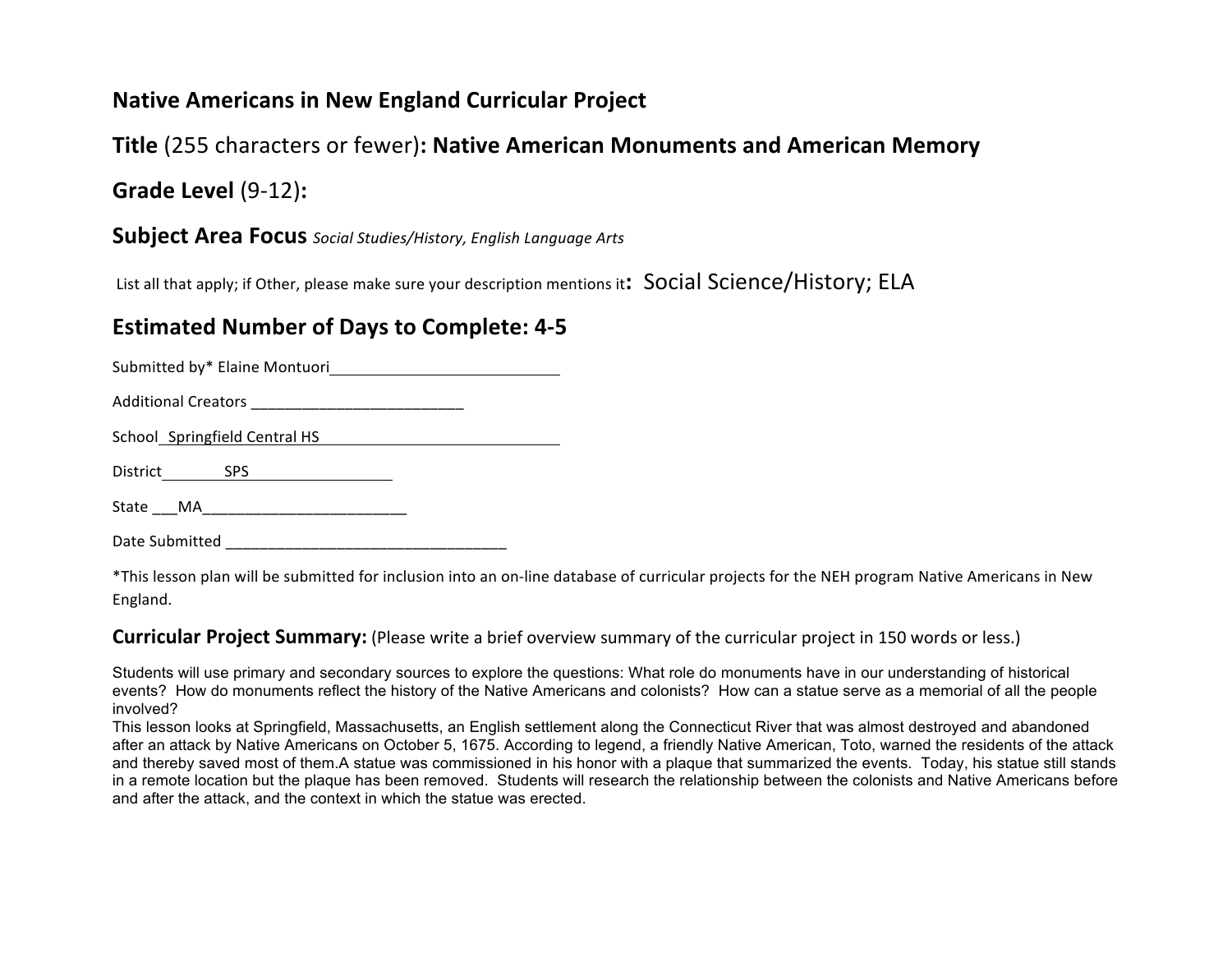## Desired Results/Objectives

## **1. Essential'Questions/Historical'Questions:'** Why do people create historical markers? Why do historical events have different interpretations? What can be learned from the use/disuse of historical monuments by a community?

#### **2. Objectives:'By'the'end'of'this'project'students'what'will'students'know,'understand' and be'able'to'do?'**

#### Students will know...

How to interpret primary and secondary source material.

The role of context in understanding an historical time period.

#### Students will understand...

The role of historians in the interpretation of historical events.

The influence that legends and folklore have on the creation of history.

The impact of historical monuments on collective memory.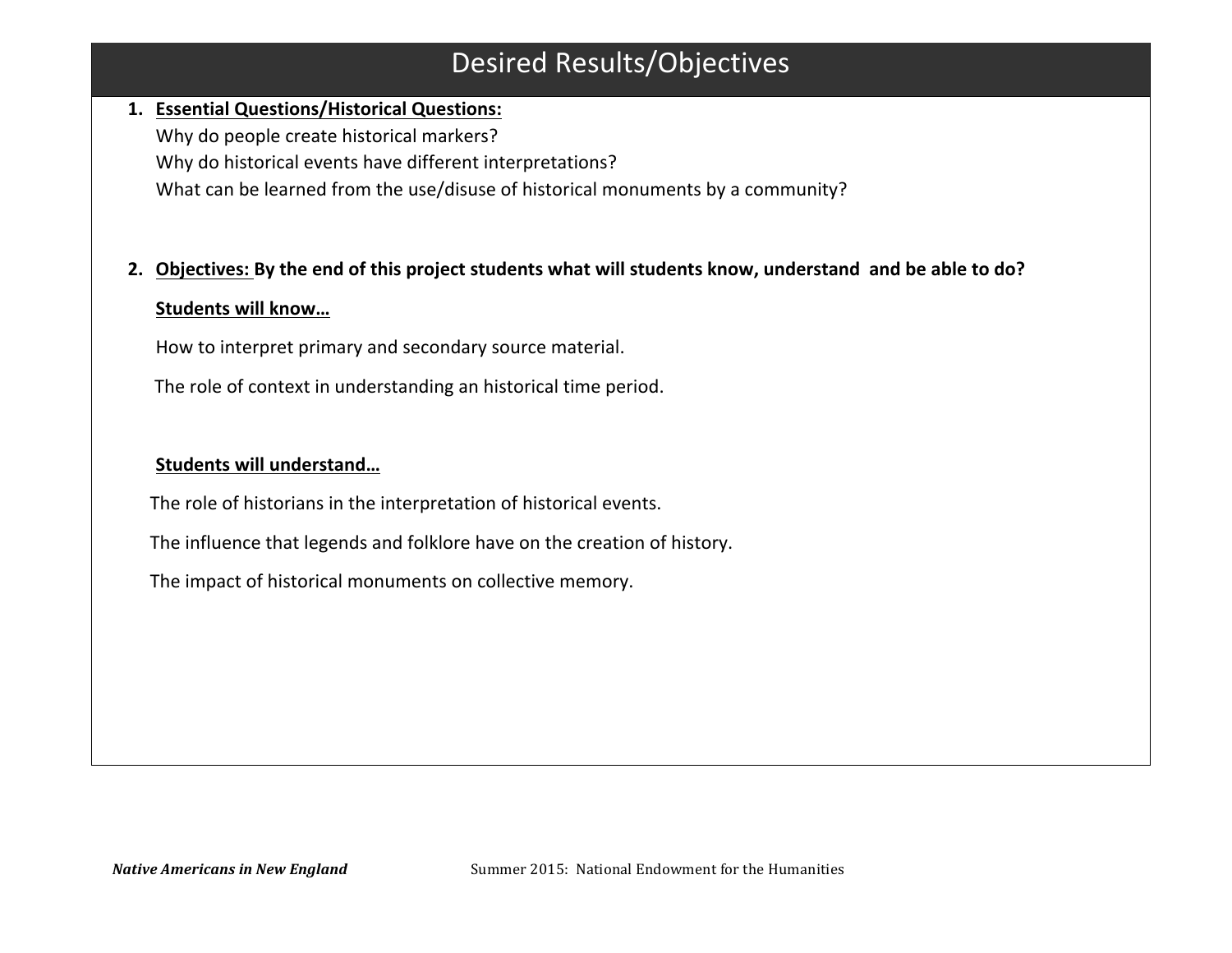#### Students will be able to...

Read a primary and secondary source to discern evidence used in historical interpretation.

Use resources on the web to research information.

Analyze the purpose of historical markers.

Explain the function of historical markers in a community

#### **3. Curriculum Standards (National, State, Local):**

MA Frameworks

8. Interpret the past within its own historical context rather than in terms of present-day norms and values. (H, E, C) 10. Distinguish historical fact from opinion. (H, E, C)

Common Core

#### Grades 9-10 students:

#### *Key'Ideas'and'Details*

- **1.** Cite specific textual evidence to support analysis of primary and secondary sources, attending to such features as the date and origin of the information.
- **2.** Determine the central ideas or information of a primary or secondary source; provide an accurate summary of how key events or ideas develop over the course of the text.
- 3. Analyze in detail a series of events described in a text; determine whether earlier events caused later ones or simply preceded them.
- **4.** Determine the meaning of words and phrases as they are used in a text, including vocabulary describing political, social, or economic aspects of history/social studies.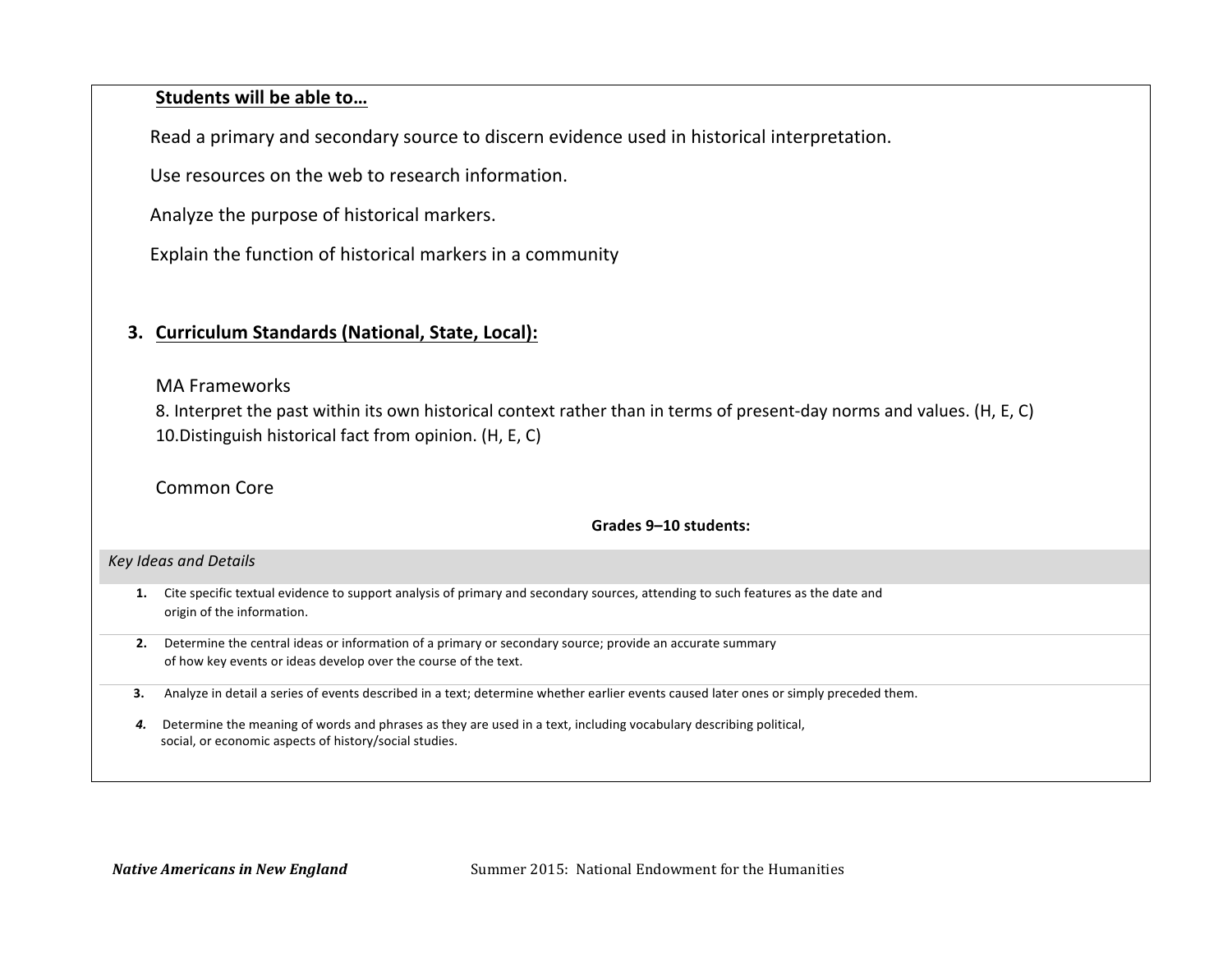**5.** Analyze how a text uses structure to emphasize key points or advance an explanation or analysis.

6. Compare the point of view of two or more authors for how they treat the same or similar topics, including which details they include and emphasize in their respective accounts.

#### **4. Transfer'Goal:'**

Students will look critically of historical monuments, historical analysis of events, and legends to decipher the outward and sometimes hidden messages behind their placement, interpretation, and use.

## Assessment/Evidence

#### Performance Task or Assessment used to gauge student learning: (Please describe)

Students will interpret historical monuments by learning about the events that lead to their creation.

#### Pre-Assessment:

Students will be given the prompt: Describe interactions between Native Americans and English colonists concerning their culture, religion, land use, economic system, political system, social roles, etc. from 1620-1675.

Students will already have been presented with an overview of the First People, the initial stages of contact, the Pequot War,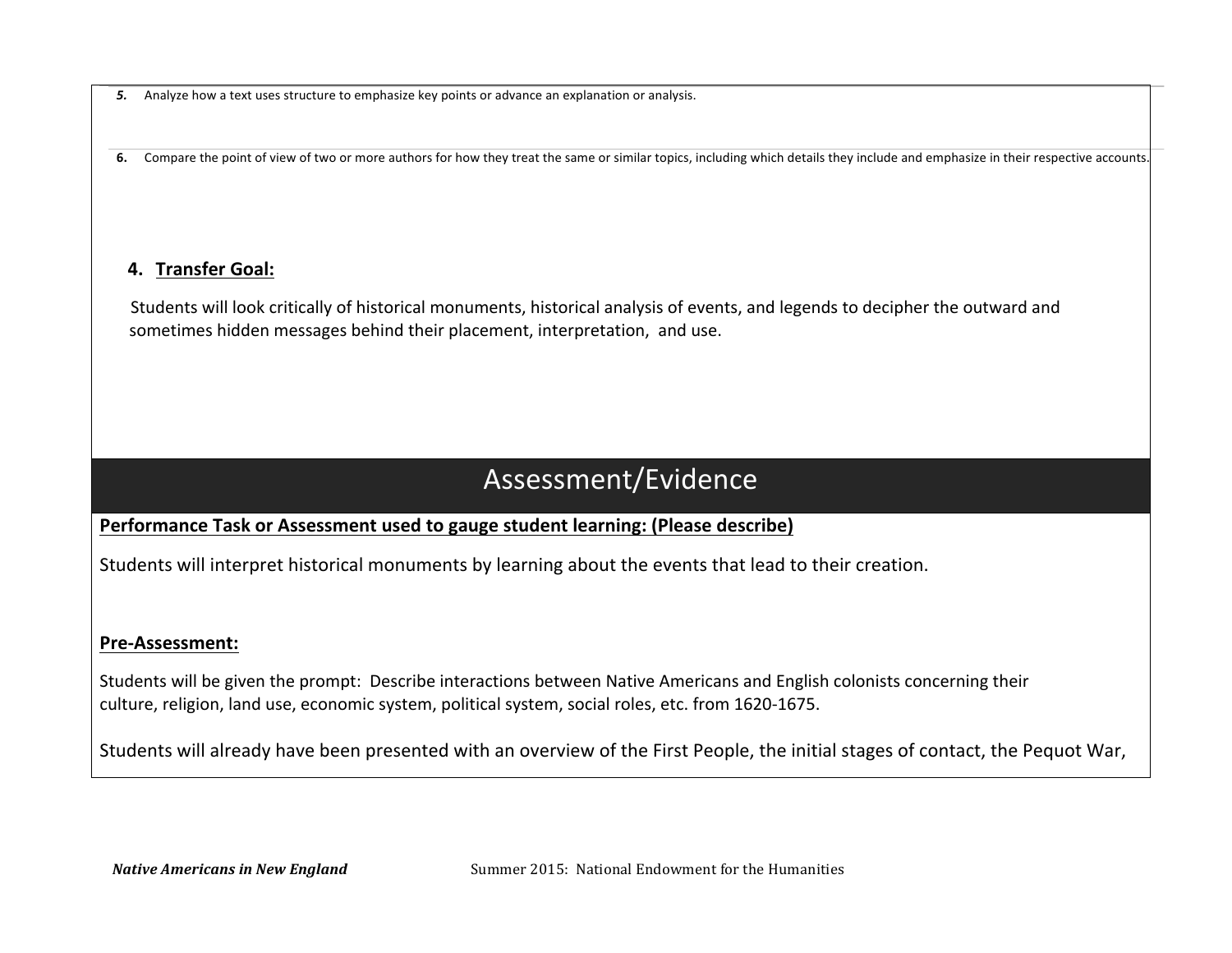and it's results. This question will activate prior knowledge and provide a starting point for this less

### **Summative' Assessment:'**

Students will analyze historical monuments as a method to create an historical narrative that critically examines a monument erected

in honor of an individual involved in King Philips War. As a culminating activity, students will need to create a marker for the statue that reflects events preceding King Philips War, the reasons for the War, the impact King Philips War on Springfield, and the role of both Native Americans and Colonists during these events.

### **Other Assessment Evidence:**

Group and individual work responding to the primary and secondary source documents.

Participate in discussion forums to articulate viewpoints and clarify material after which they will write a response.

# Learning Plan

### **Lesson'Summaries:**

Lesson 1: Describe the relationship between Native Americans and English colonists.

Lesson 2: Evaluate the historical information from secondary sources about the events in Springfield during King Philips War.

Lesson 3: Summarize the role of Toto during the events on October 4, 1675.

Lesson 4: Analyze the use of monuments to remember this and other historical events.

Lesson 5: Assess the changing historical narrative, allowing history become inclusive as it considers all the peoples involved.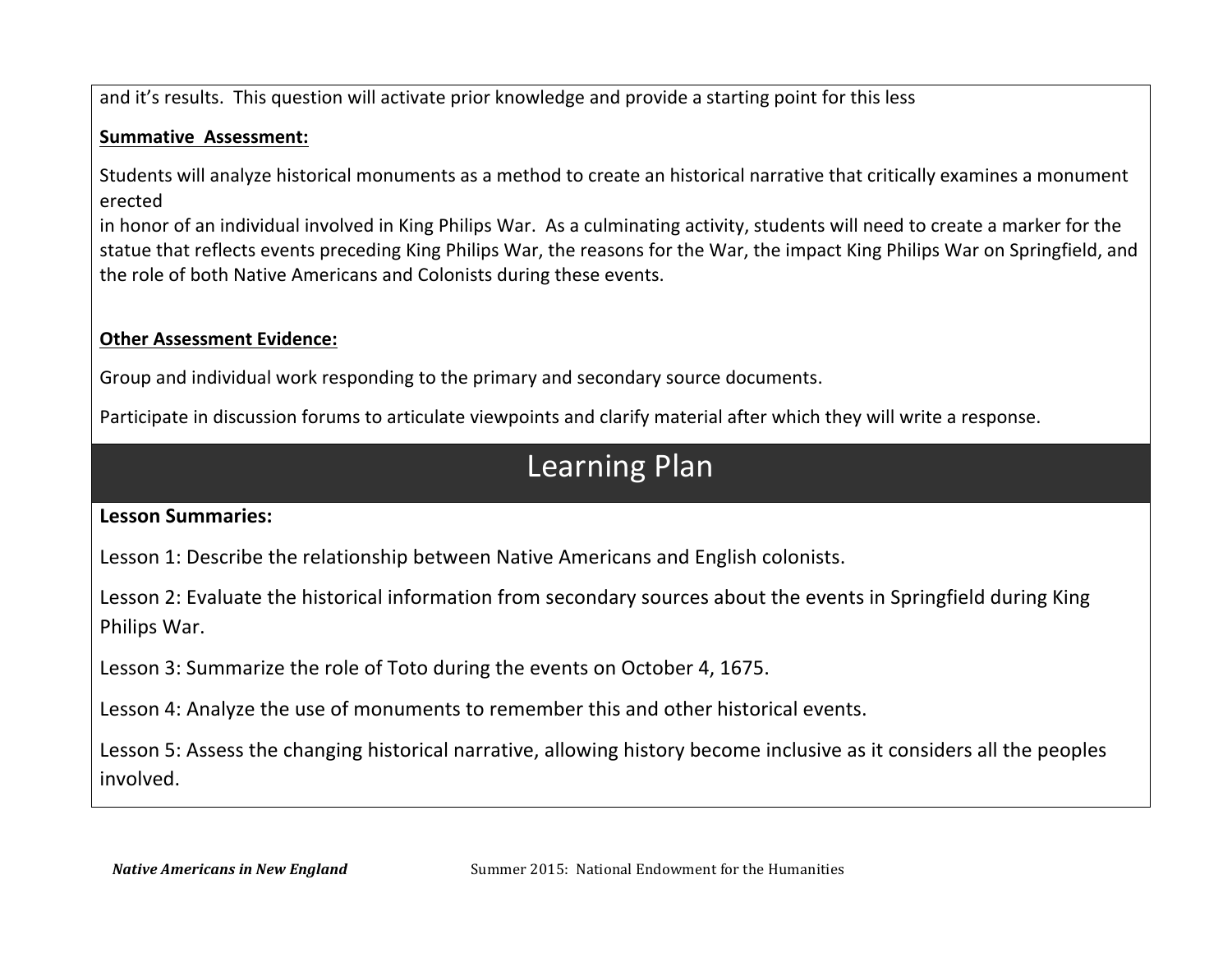### **Learning Activity Details:**

### LESSON 1 – Trade Creates Alliances and Problems

Instructional Tips/Strategies/Suggestions: Students need to be familiar with the events leading up to King Philip's War: Pilgrims, Puritans and the Great Migration, Pequot War, Relations with Native Americans Historical Question/Essential Question: Why do historical events have different interpretations?

### **Lesson 1 Details**

Lesson Opening:

During the Lesson: Students will access the *Deerfield:1704* website to look at "Trade in Springfield" http://1704.deerfield.history.museum/scenes/trade.do?title=Springfield

Students will refer to the webpage to access the links that show the contrasting perspectives of the English and Wôbanaki. Students will read the

overview tabs and answer the corresponding questions. (Student Document A) Next students will consider the English perspective and the Wôbanaki to examine the conflicting viewpoints and issues facing these two groups.

Lesson Closing: Read the document http://ourpluralhistory.stcc.edu/firstpeoples/King%20Philips%20War.html Scan for vocabulary in preparation for classwork the next session.

## LESSON 2 – What was King Philips War?

Instructional Tips/Strategies/Suggestions: Read the document once in class to assist students with comprehension and vocabulary. For homework or in groups Students will answer questions in "The 6 C's of Source Reading" Historical Question/Essential Question: What impact did King Philips War have on Springfield?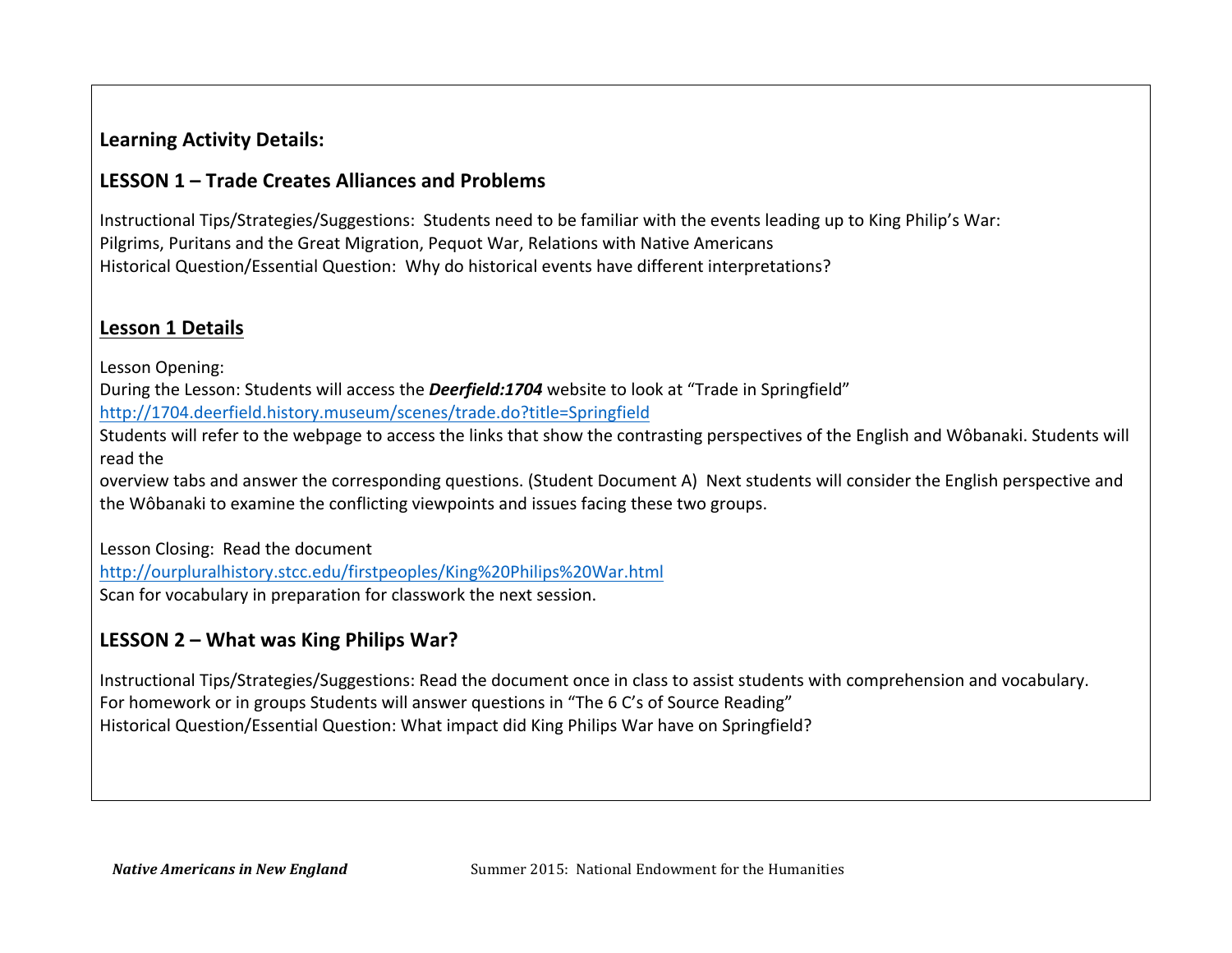#### **Lesson'2 Details**

Lesson Opening: Show students 2 videos that explain the causes and reasons for King Philip's War. https://www.youtube.com/watch?v=jxVvD-0Jwjs https://www.youtube.com/watch?v=UxE-\_ 063v-A Students will monitor the films for evidence Write on board: Why was Metacom (King Philip) upset with the English? Why were the English upset with the Native Americans? Describe how the ideas in these films connect with the previous day's work on Deerfield. What was the result of the King Philip's War?

During the Lesson:

Encourage students to approach all source material critically. Don't accept any source as the only one that offers the absolute truth. History is like a puzzle – it has to be questioned and put together from many small pieces.

Lesson Closing:

Secondary source reading from "Our Plural History" http://ourpluralhistory.stcc.edu/firstpeoples/King%20Philips%20War.html Answer the questions in the 6 C's in preparation for the next lesson. http://www.humanities.uci.edu/history/ucihp/wh/6cs\_Primary\_Source.pdf

## LESSON 3 Who is Toto?

Instructional Tips/Strategies/Suggestions:

Students will read from a variety of primary and secondary sources to increase understanding of the events. Different authors wrote different text regarding the legend of the Native American Toto.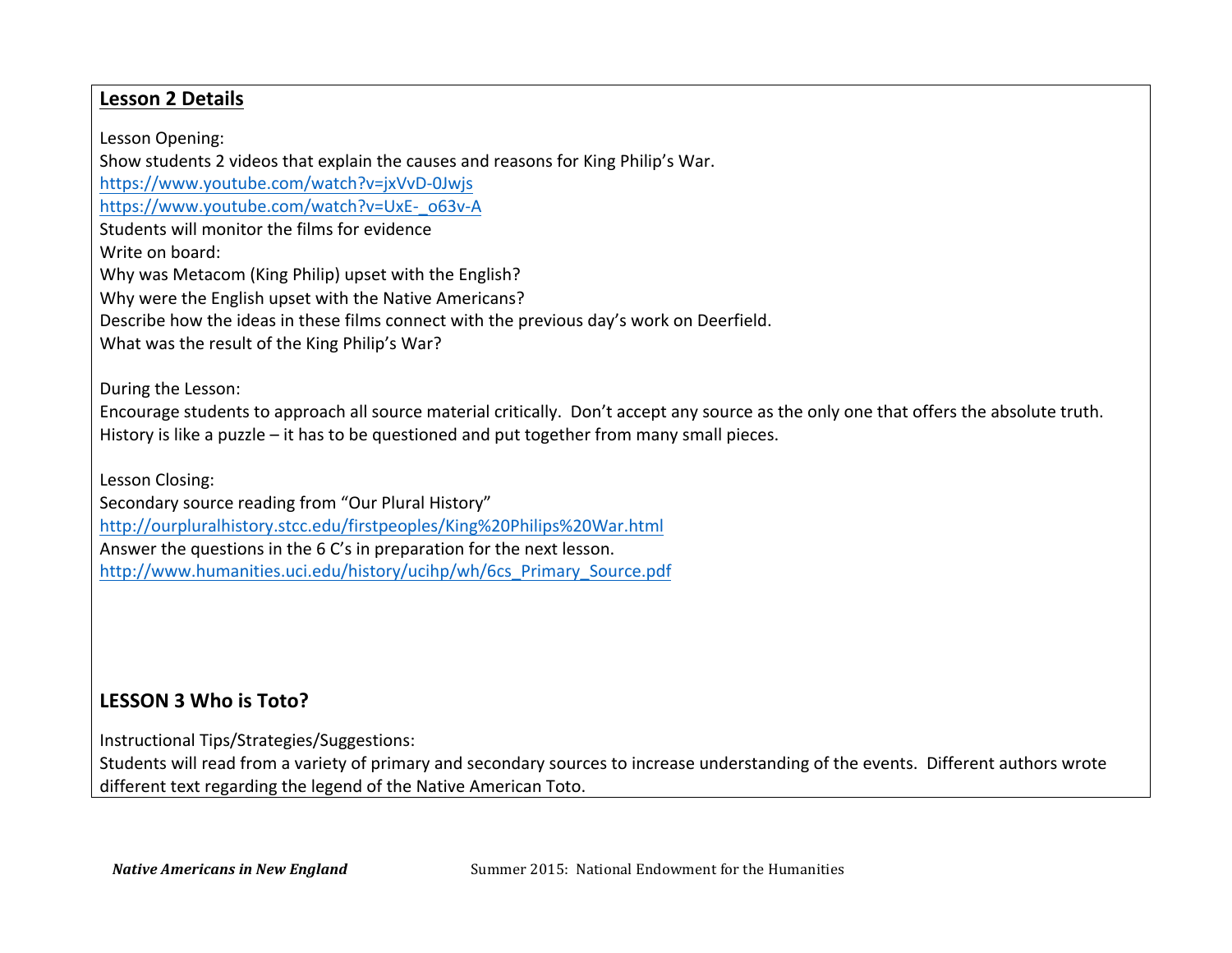Historical Question/Essential Question: Why do historical accounts have different interpretations? What are the important details from the articles? What information is missing?

### **Lesson 3 Details**

Lesson Opening:

Students will be placed in pairs and asked to "Think Pair Share" about the reading assignment: King Philip's War During the Lesson: "Think Pair Share" worksheet Class discussion regarding the article, clarification and questions. Students will then read accounts from different sources describing Toto's role on October 4, 1675.

Lesson Closing: Students will answer the questions. What do source materials tell about Toto? Why is it important to have a figure like Toto in the stories that recount the events on October 4 & 5, 1675 Springfield? Why did the story of Toto endure? Students will also be asked to write down any questions that they feel relate to these documents to share with the class.

## LESSON 4 Tell the legend or the history?

Instructional Tips/Strategies/Suggestions:

Students are moving away from specific examples and questions to broader issues that consider historical and individual interpretation. Be prepared

for discussion.

Historical Question/Essential Question:

What can be learned from the use/disuse of historical monuments by a community?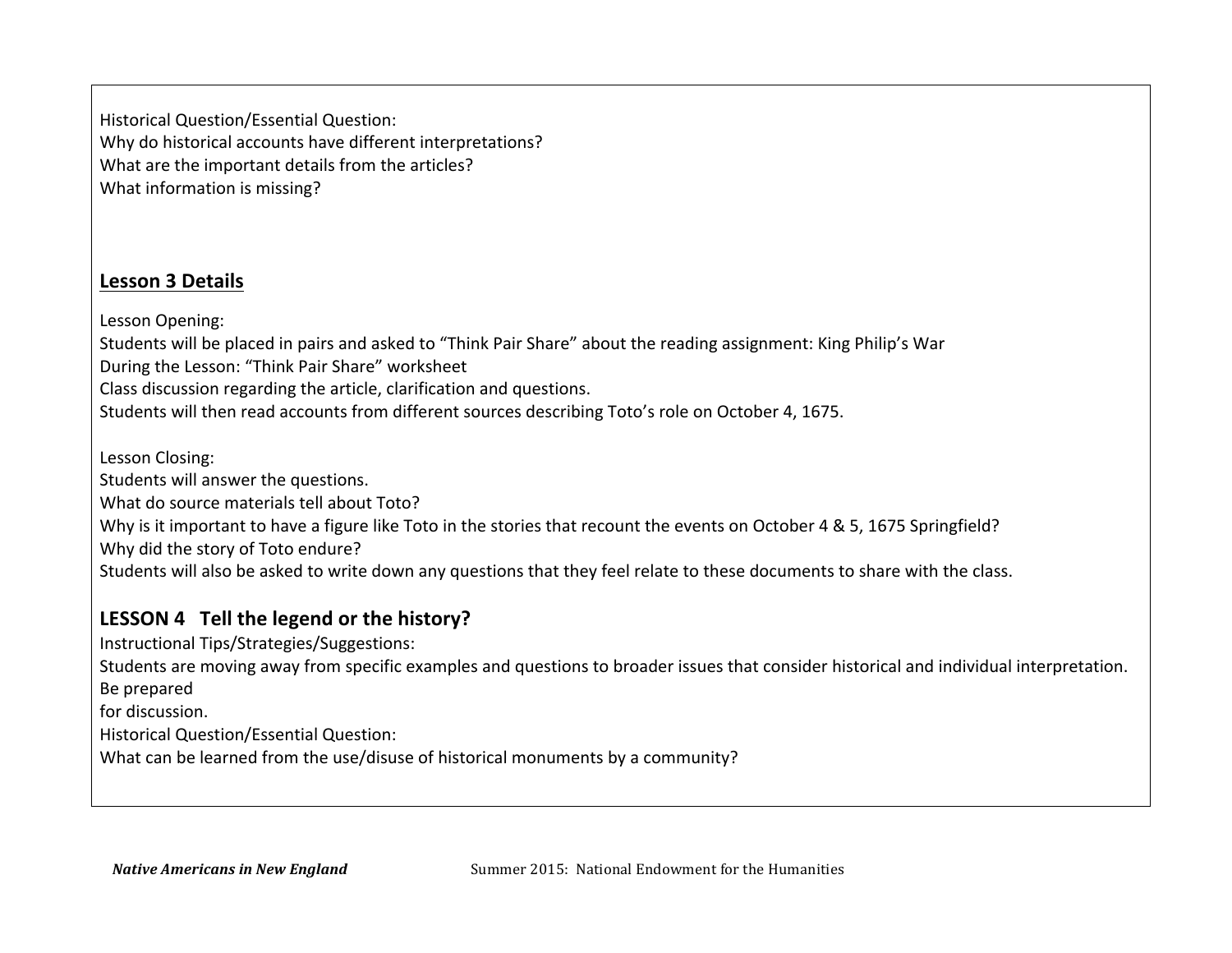#### **Lesson 4 Details**

Lesson Opening:

Discuss the answer to the questions given for homework concerning the writings about Toto.

Show students a picture of the statue of Toto.

During the Lesson:

Show the short video: http://www.smithsonianmag.com/videos/category/video-contest/the-story-of-the-wall-street-bull/?no-ist This video is a six minute presentation regarding the story of the statue of "The Wall Street Bull"

Lesson Closing: Ask students to consider: What is the intended purpose of this statue? Have people used or considered the statue in a way different from the way it was intended by its creator or the people who commissioned it? Why do we put up statues?

## LESSON 5 What do monuments tell us about the people who create them?

Instructional Tips/Strategies/Suggestions:

Students are moving away from specific examples and questions to broader issues that consider historical and individual interpretation. Be prepared

for discussion.

Historical Question/Essential Question:

What can be learned from the use/disuse of historical monuments by a community? What happens when the accepted historical narrative changes?

*Native Americans in New England* Summer 2015: National Endowment for the Humanities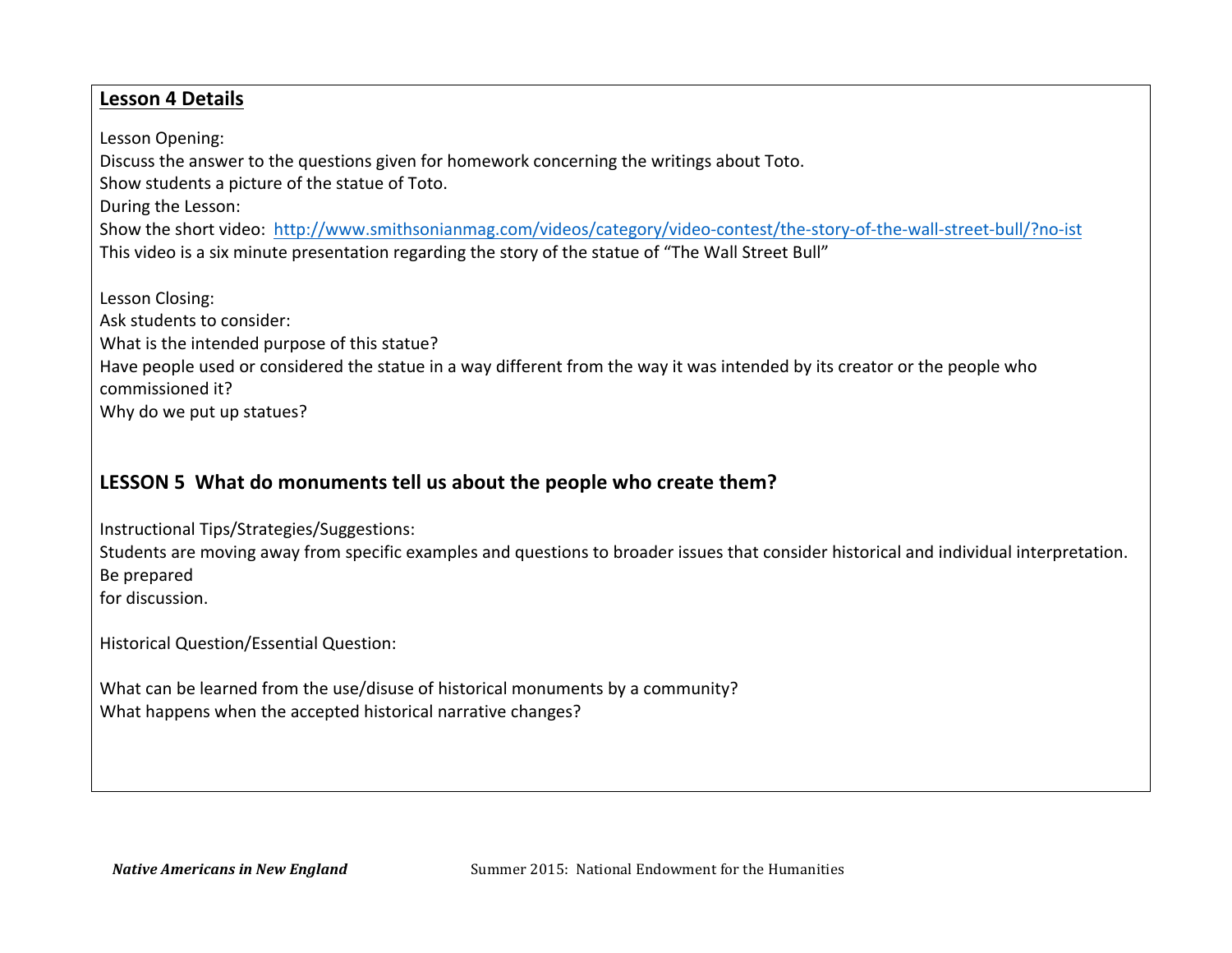#### **Lesson 5 Details**

Lesson Opening:

Show students the picture of the statue of Toto. Ask the students if they know where the statue is or if any of them has seen it.

Big Question: Why has the statue of Toto disappeared from the history of Springfield?

Show students pictures of a statue of Samuel Chapin, an individual from Springfield's colonial period.

Ask students if they know where the statue is located. Discuss the location of each statue as a way to interpret the statue's importance and meaning.

Ask students what understanding or meaning they get from these two statues.

Compare and contrast using "Read Write Think"

During the Lesson:

Students will share their observations from the "Read Write Think" exercise with the class.

Students will then be asked to consider the following questions: What role do monuments have in our understanding of historical events?

How can monuments reflect the history of the Native Americans and colonists?

How can the statue of Toto serve as a memorial of all the people involved? What information should be included?

Lesson Closing:

Students will create a marker for the statue of Toto that reflects events preceding King Philips War, the reasons for the War, the impact

King Philips War on Springfield, and the role of both Native Americans and Colonists during and after these events.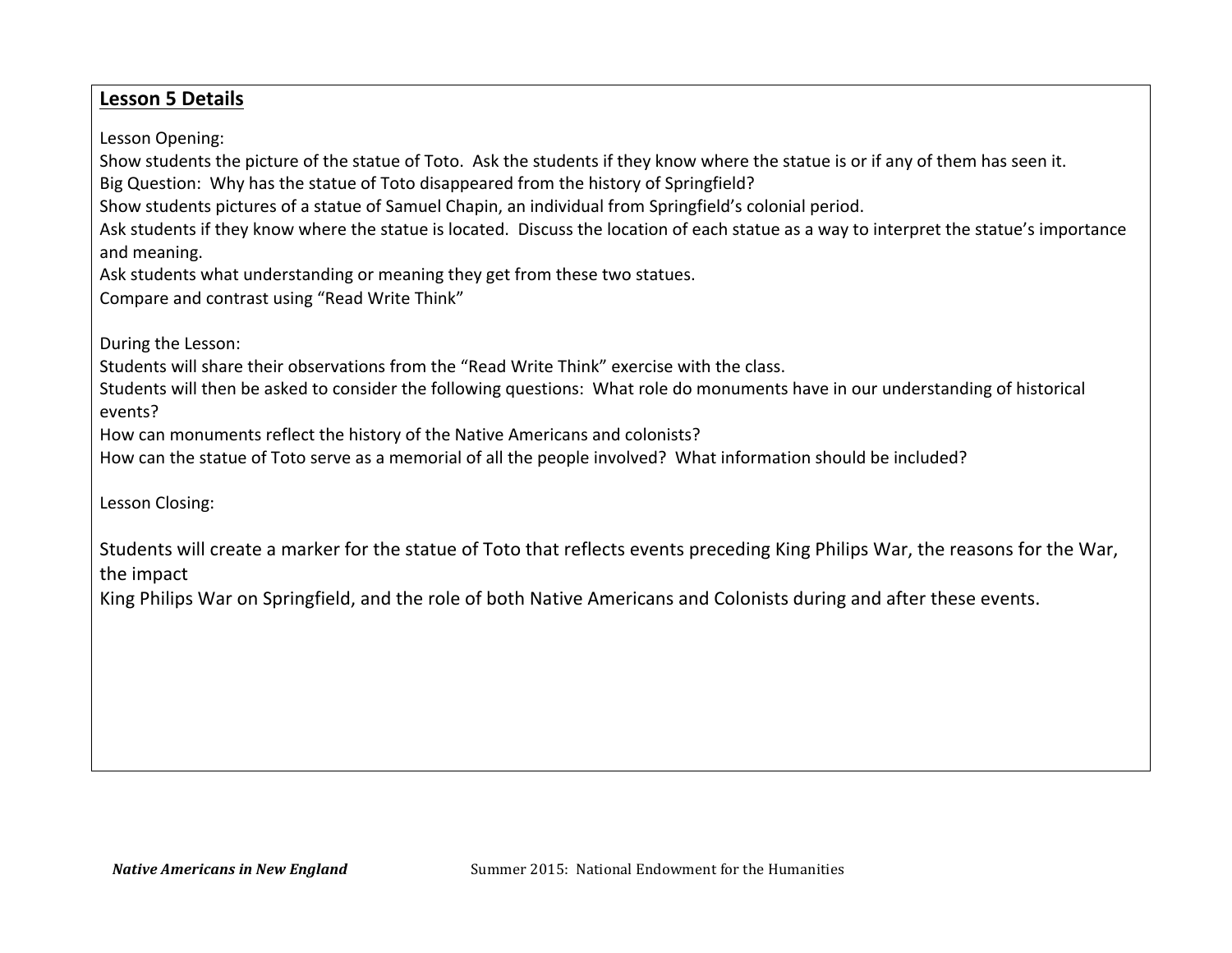## **Materials and Sources Used**

What primary source(s) is/are being used (full citation)? Please annotate each source.

Photographs of statues taken by author

What secondary sources are being used (full citation)? Please annotate each source

"Attack on Springfield." *Wikipedia*. Wikimedia Foundation, n.d. Web. 19 July 2015.

<https://en.wikipedia.org/wiki/Attack\_on\_Springfield>.

Burt, Henry M. *The First Century of the History of Springfield; the Official Records from 1636 to 1736, with an Historical Review and Biographical Mention of the Founders. Springfield, MA: Henry Burt, 1898. 129-34.* 

Green, Mason Arnold. Springfield, 1636-1886: History of Town and City: Including an Account of the Quarter-millennial Celebration at Springfield, *Mass., May 25 and 26, 1886.* Springfield, Ma: C.A. Nichols, 1888. Cover, 13, 147+.

Henry, Stiles R., MD. "Indian History." The History of Ancient Windsor, Connecticut: Including East Windsor, South Windsor, and Ellington, Prior to 1768, the Date of Their Separation from the Old Town; and Windsor, Bloomfield and Windsor Locks, to the Present Time. Also the Genealogies and Genealogical Notes of Those Families Which Settled Within the Limits of Ancient Windsor, Connecticut, Prior to 1800. NYC: CB Norton, 1859. 90-91.

Hoyt, Epaphras. "Continuation of Philips's War." Antiquarian Researches: Comprising a History of the Indian Wars in the Country Bordering Connecticut River and Parts Adjacent, and Other Interesting Events, from the First Landing of the Pilgrims, to the Conquest of Canada by the English, in *1760':'With'Notices'of'Indian'Depredations'in'the'Neighboring'Country':'And'of'the'First'Planting'and'Progress'of'Settlements in'New'England,'New' York and Canada*. Greenfield, MA: Ansel Phelps, 1824. 110-12.

"Springfield, MA - Our Plural History." *Springfield, MA - Our Plural History*. STCC, 2009. Web. 19 July 2015.

<http://ourpluralhistory.stcc.edu/firstpeoples/King%20Philips%20War.html>.

White, Henry, Rev. "Ambuscades, Assaults, Massacres, and the Depredations of the Indians." *Indian Battles: With Incidents in the Early History of New*